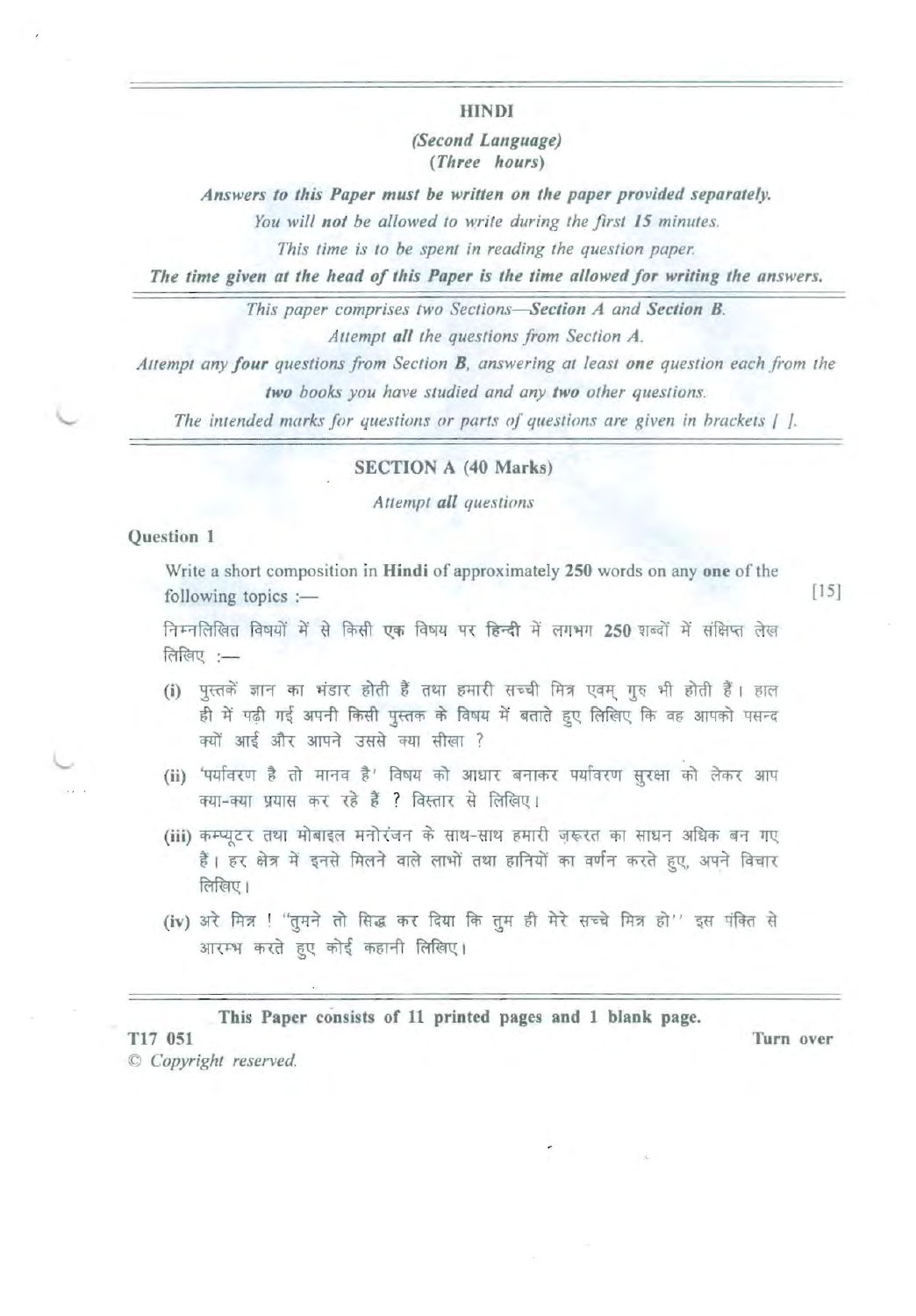(v) प्रस्तुत चित्र को ध्यान से देखिए और चित्र को आधार बनाकर उसका परिचय देते हुए कोई लेख, कहानी अथवा घटना लिखिये जिसका सीधा व स्पष्ट सम्बन्ध चित्र से होना चाहिये।



## Question 2

Write a letter in Hindi in approximately 120 words on any one of the topics given  $below :=$ 

निम्नलिखित में से किसी एक विषय पर हिन्दी में लगभग 120 शब्दों में पत्र लिखिये :-

- (i) आपके क्षेत्र में एक ही साधारण सा सरकारी अस्पताल है, जिसके कारण आम जनता को बहुत अधिक परेशानियों का सामना करना पड़ रहा है। उन परेशानियों का उल्लेख करते हुए, एक और सुविधायुक्त सरकारी अस्पताल खुलवाने का अनुरोध करते हुए स्वास्थ्य अधिकारी को पत्र लिखिए।
- (ii) ओलम्पिक में अपने देश के बढ़ते कदम देख कर आपको बहुत ही प्रसन्नता हो रही है। इस वर्ष के ओलम्पिक की उपलब्धियों को बताते हुए अपने मित्र को पत्र लिखिए।

 $[7]$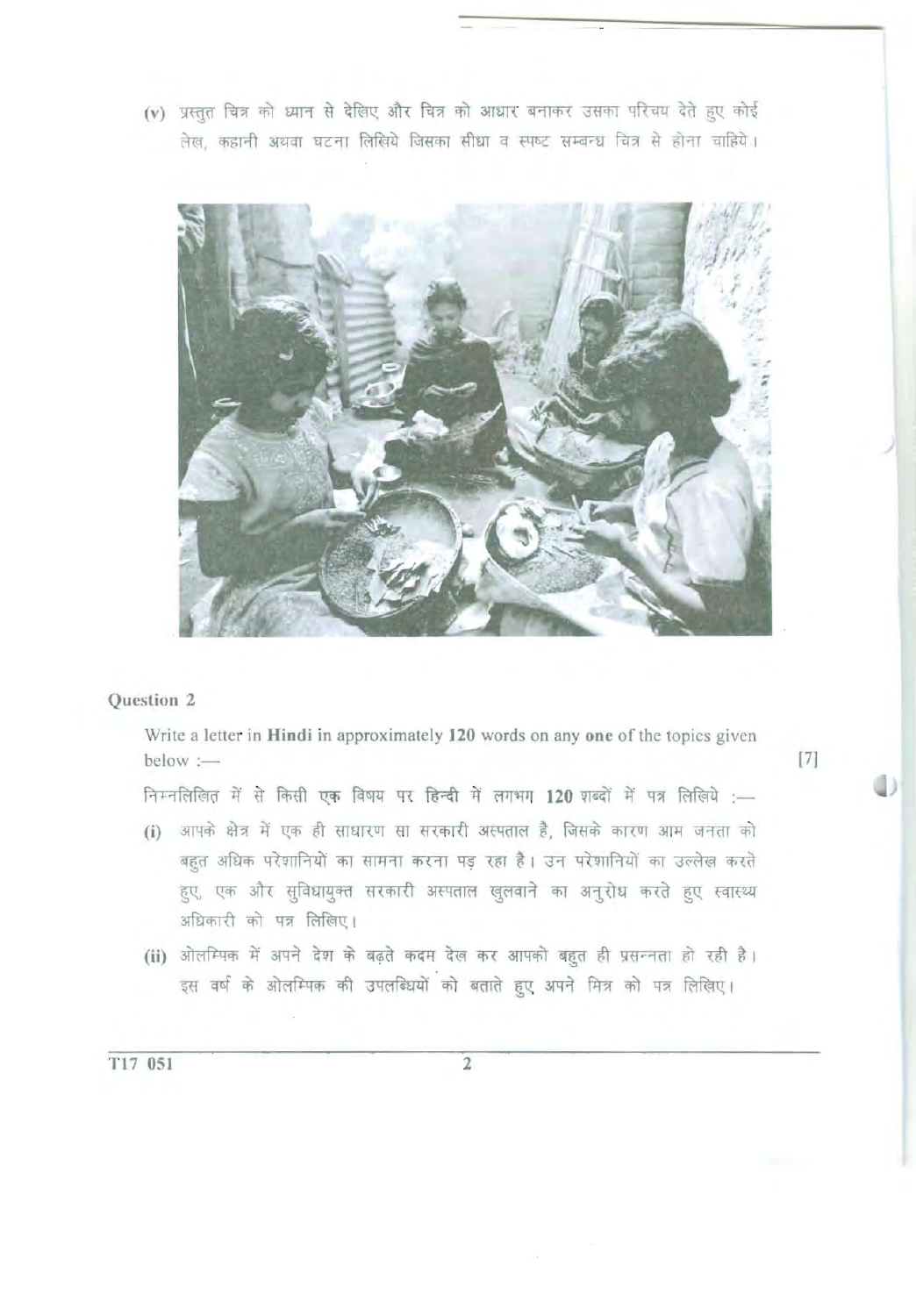Read the passage given below and answer in Hindi the questions that follow, using your own words as far as possible :-

निम्नलिखित गद्यांश को ध्यान से पढ़िए तथा उसके नीचे लिखे गए प्रश्नों के उत्तर हिन्दी में लिखिए। उत्तर यथासंभव आपके अपने शब्दों में होने चाहिए :-

पंजाब में उस वर्ष भयंकर अकाल पड़ा था। उन दिनों वहाँ महाराणा रणजीत सिंह का राज था। उन्होंने यह घोषणा करवा दी, "महाराज के आदेश से शाही भण्डार-गृह हर ज़रूरतमंद के लिए खुला है। प्रत्येक जरूरतमंद एक बार में जितना उठा सके, ले जाए।" यह घोषणा सुनते ही गाँवों व शहरों से ज़रूरतमंदों की भीड़ राजमहल में उमड़ पड़ी।

उन दिनों लाहौर में एक सद्गुहस्थ बूढ़े सज्जन रहते थे। वे कट्टर सनातनी विचारों के थे। उन्होंने जीवन में कभी भी किसी के आगे अपना हाथ नहीं फैलाया था। अँधेरा होने पर वह शाही भण्डार के दरवाज़े पर पहुँचे। द्वार खुला था किसी तरह की कोई जाँच-पड़ताल नहीं हईं। उन्होंने बड़े संकोच से अपनी चादर को फैलाया, उसके कोने में थोड़ा सा अनाज बाँध लिया। ज्यादा अनाज उठाना उनके लिए मुश्किल था। इतने में पगड़ी बाँधे एक व्यक्ति वहाँ आया। उसने कहा, "भ्राताजी आपने तो काफी कम अनाज लिया है।" बूढे सज्जन ने कहा, "असल में मैं बूढ़ा लाचार हूँ। इस अकाल में तो थोड़ा अनाज लेना ही सही है, जिससे सब जरूरतमंदों को मिल जाए।''

उस व्यक्ति ने बूढ़े की गठरी खोल दी। उसमें भरपूर अनाज भर दिया। बूढ़े सज्जन ने कहा, ''मैं इतना अनाज नहीं उठा सकता और न ही इसकी मज़दूरी का पैसा दे सकता हूँ।'' इतने में उस अजनबी ने बूढ़े की गठरी अपने कन्धों पर ले ली और बूढ़े के पीछे-पीछे चल पड़ा। जब वे बूढ़े के घर के द्वार पर पहुँचे तो वहाँ दो बच्चे उनकी प्रतीक्षा कर रहे थे। उन्हें देखते ही वे बोले - "बाबा, कहाँ चले गए थे ?" बूढ़ा खामोश रहा। अजनबी ने कहा, "घर में कोई बड़ा लड़का नहीं है ?" बूढ़ा बोला, "लड़का था लेकिन काबुल की लड़ाई में शहीद हो गया। अब बहू है तथा मेरे ये पोते हैं।'' वह अजनबी बोला, "भाई जी धन्य हैं आप, जिनका बेटा देश के लिए शहीद हो गया।"

T17 051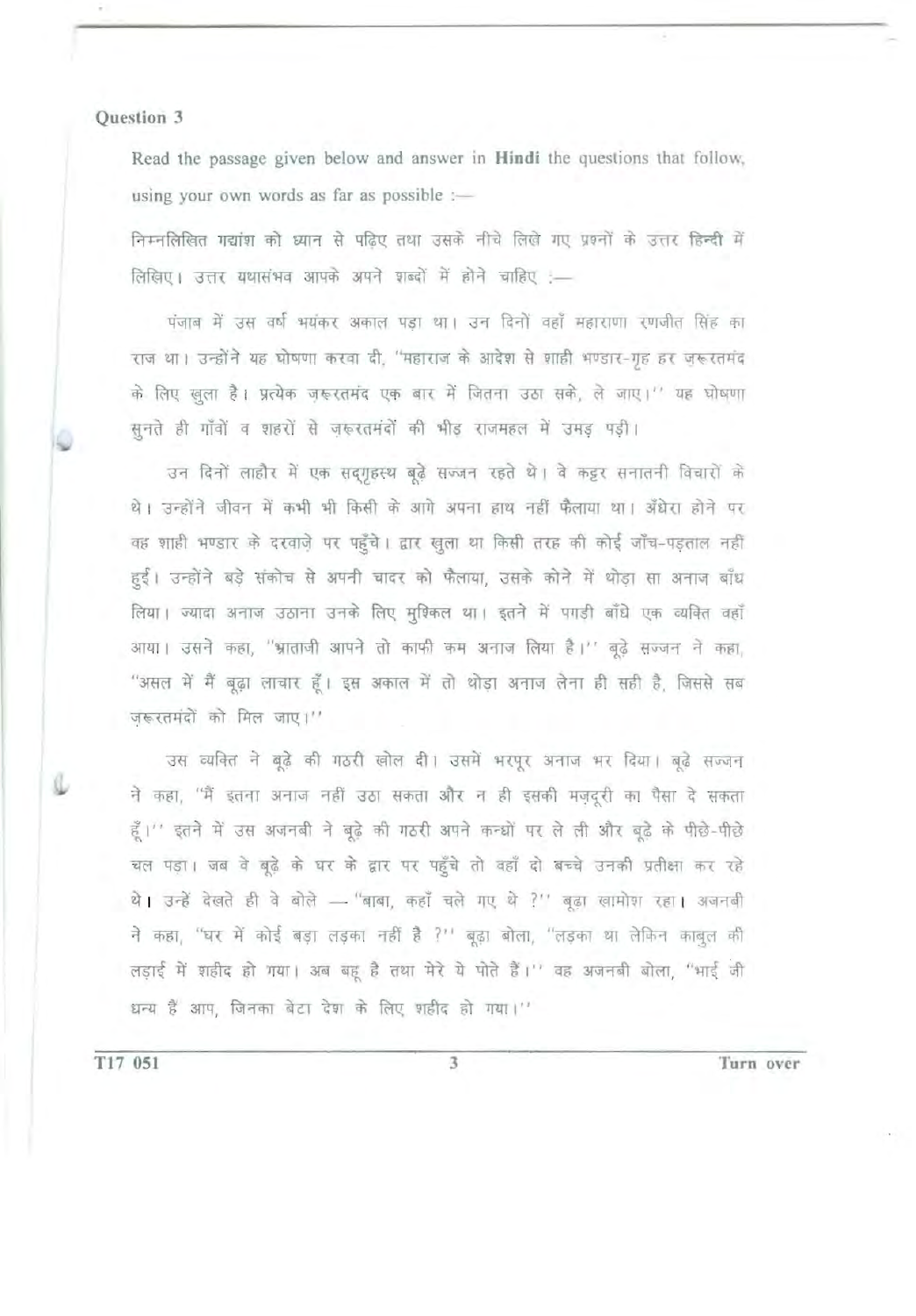रोशनी में बढ़े ने उस अजनबी को पहचान लिया। वे खुद महाराज रणजीत सिंह थे। बूढ़े ने पोतों से कहा, "इनके सामने दंडवत प्रणाम करो।'' और स्वयं भी प्रणाम करने लगे और थोड़ी देर बाद बोले, "आज मुझसे बड़ा पाप हो गया। आपसे बोझा उठवाया।'' "नहीं, यह पाप नहीं, मेरा सौभाग्य था कि मैं शहीद के परिवार की सेवा कर सका। आप सबकी सेवा करना मेरा फर्ज है। अब आप जीवन भर हमारे साथ रहिए और हमें कृतार्थ कीजिए।''

- (i) राज्य को किस विपत्ति का सामना करना पड़ा था ? उन दिनों वहाँ के राजा कौन थे और उन्होंने उस समस्या का क्या समाधान निकाला ?  $[2]$ (ii) राजा ने राज्य में क्या घोषणा करवाई और क्यों ?  $\lceil 2 \rceil$ (iii) बूढ़े आदमी के बारे में आप क्या जानते हैं ? उनका पूर्ण परिचय दीजिए।  $[2]$
- (iv) बूढ़े आदमी ने थोड़ा सा अनाज ही क्यों लिया था ? कारण स्पष्ट करते हुए बताइए कि उस अजनबी व्यक्ति ने उस बूढ़े की कैसे सहायता की ?  $[2]$

 $\left\lceil 2 \right\rceil$ 

 $[1]$ 

(v) इस गद्यांश से मिलने वाली शिक्षाओं पर प्रकाश डालिए।

## Question 4

Answer the following according to the instructions given :-निम्नलिखित प्रश्नों के उत्तर निर्देशानुसार लिखिए :-

- (i) निम्नलिखित शब्दों में से किसी एक शब्द के दो पर्यायवाची शब्द लिखिए :- $[1]$ आनंद, पुत्र, राक्षस।
- (ii) निम्नलिखित शब्दों में से दो शब्दों के विलोम लिखिए :- $[1]$ आलस्य, सदाचार, सामिष, कृत्रिम।
- (iii) निम्नलिखित शब्दों में से किन्हीं दो शब्दों को शुद्ध कीजिये :- $[1]$ प्रतीष्ठा, गुन्थ, परीस्थती।
- (iv) निम्नलिखित में से किसी एक मुहावरे की सहायता से वाक्य बनाइये :- $[1]$ अपना उल्लू सीधा करना, हाथ मलना।
- (v) कोष्ठक में दिए गए निर्देशानुसार वाक्यों में परिवर्तन कीजिये :-(a) विद्यार्थी को जानने की इच्छा रखने वाला होना चाहिए। (रेखांकित शब्दों के स्थान पर एक शब्द का प्रयोग कीजिये।)

T17 051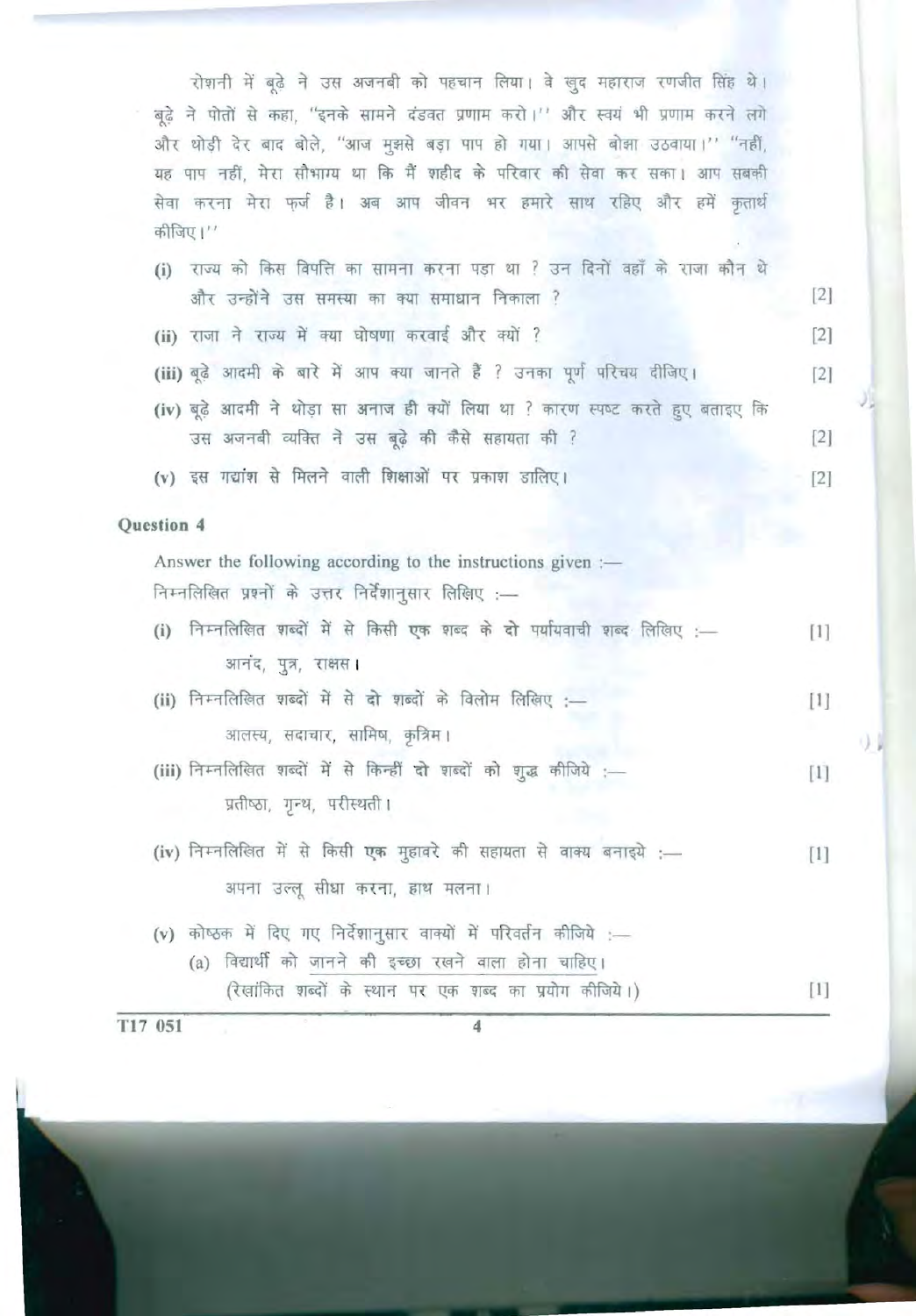| (b) | इतनी आयु होने पर भी वह विवाहित नहीं है।     |              |
|-----|---------------------------------------------|--------------|
|     | ('नहीं' हटाइए परन्तु वाक्य का अर्थ न बदले।) | $\mathbb{H}$ |
|     | (c) रात में सर्दी बढ़ जाएगी।                |              |
|     | (अपूर्ण वर्तमान काल में बदलिए)              |              |
| (d) | अन्याय का सब विरोध करते हैं।                |              |

(रेखांकित का विशेषण लिखते हुए वाक्य पुन: लिखिए) बालिए का स्थान का स्थान है।

## SECTION B (40 Marks)

Attempt four questions from this Section. You must answer at least one question from each of the two hooks you *have studied and any two other questions.* 

# साहित्य सागर संक्षिप्त कहानियाँ

(Sahitya Sagar - Short Stories)

#### Question 5

Read the extract given below and answer in Hindi the questions that follow :-निम्नलिखित गद्यांश को पढिए और उसके नीचे लिखे प्रश्नों के उत्तर हिन्दी में लिखिए :-''उसने कोई बहाना न बनाया। चाहता तो कह सकता कि यह साजिश है। मैं नौकरी नहीं करना चाहता इसीलिए हलवाई से मिलकर मुझे फँसा रहे हैं, पर एक और अपराध करने का साहस वह न जुटा पाया। उसकी आँखें खुल गई थीं।"  $[$ बात अठन्नी की - सुदर्शन] [Baat Athanni Ki - Sudarshan] (i) ~ ~1 W WT m ? m q:m 3Nntf m ? 12]  $(i)$  रसीला कौन है ? उसका परिचय दीजिये।  $[2]$ (iii) हमें अपने नौकरों से कैसा व्यवहार करना चाहिए ? कहानी के आधार पर उदाहरण देकर

- समझाइए ।  $[3]$ (iv) इस कहानी में लेखक ने समाज की कौनसी बुराई को प्रकट करने का प्रयास किया है ?
	- क्या वे अपने प्रयास में सफल हुए ? समझाकर लिखिये। [3]

T17 051 5 Turn over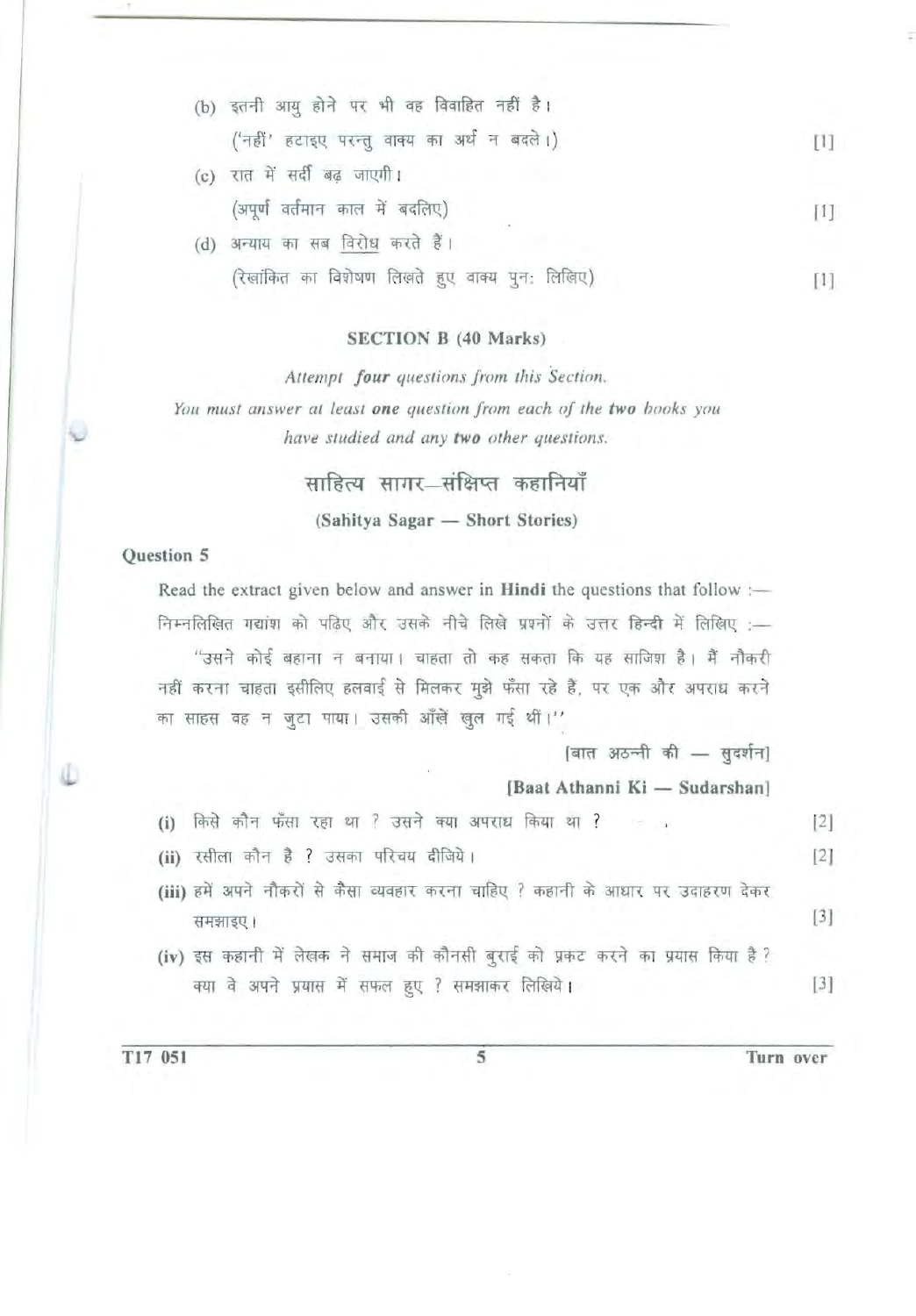Read the extract given below and answer in **Hindi** the questions that follow :— निम्नलिखित गद्यांश को पढिए और उसके नीचे लिखे प्रश्नों के उत्तर हिन्दी में लिखिए :-

"नेताजी संदर लग रहे थे। कुछ-कुछ मासूम और कमसिन। फौजी वर्दी में। मूर्ति को देखते ही 'दिल्ली चलो' और 'तुम मुझे खून दो.......' बगैरह याद आने लगते थे। इस दृष्टि में यह सफल और सराहनीय प्रयास था। केवल एक चीज की कसर थी जो देखते ही खटकती  $2f_1$  "

> $[$ नेता जी का चश्मा - स्वयं प्रकाश] [Netaji Ka Chasma - Swayam Prakash]

> > V.V.

 $\mathbb{F}_p$ 

- (i) मूर्ति किसकी थी और वह कहाँ लगाई गई थी ? 13 121 (ii) यह मूर्ति किसने बनाई थी और इसकी क्या विशेषताएँ थी ? [2] (iii) मूर्ति में क्या कमी थी ? उस कमी को कौन पूरा करता था और कैसे ? [3]
- (iv) नेताजी का परिचय देते हुए बताइए कि चौराहे पर उनकी मूर्ति लगाने का क्या उद्देश्य रहा होगा ? क्या उस उद्देश्य में सफलता प्राप्त हुई ? स्पष्ट कीजिए। [3]

Question 7

Read the extract given below and answer in Hindi the questions that follow :-निम्नलिखित गद्यांश को पढ़िए और उसके नीचे लिखे प्रश्नों के उत्तर हिन्दी में लिखिए :— ''बड़े भोले हैं आप सरकार ! अरे मालिक, रूप-रंग बदल देने से तो सुना है आदमी तक बदल जाते हैं। फिर ये तो सियार है।''

[भेडे और भेडिए - हरिशंकर परसाई]

[Bhede Aur Bhedeya - Hari Shankar Parsai]

- (i) उपर्युक्त कथन कौन, किससे क्यों कह रहा है ? [2]
- (ii) बूढ़े सियार ने भेड़िये का रूप किस प्रकार बदला ? बिरा का स्थान कर है [2]
- (iii) यह कैसी कहानी है, बूढ़े सियार ने किन तीन बातों का ख्याल रखने के लिए कहा ? क्यों कहा ? . The contract of the contract of  $[3]$
- (iv) सियारों को किन-किन रंगों में रंगा गया ? वे किसके प्रतीक थे ? इस कहानी से आपको क्या शिक्षा मिलती है ? [3]

T17 051 6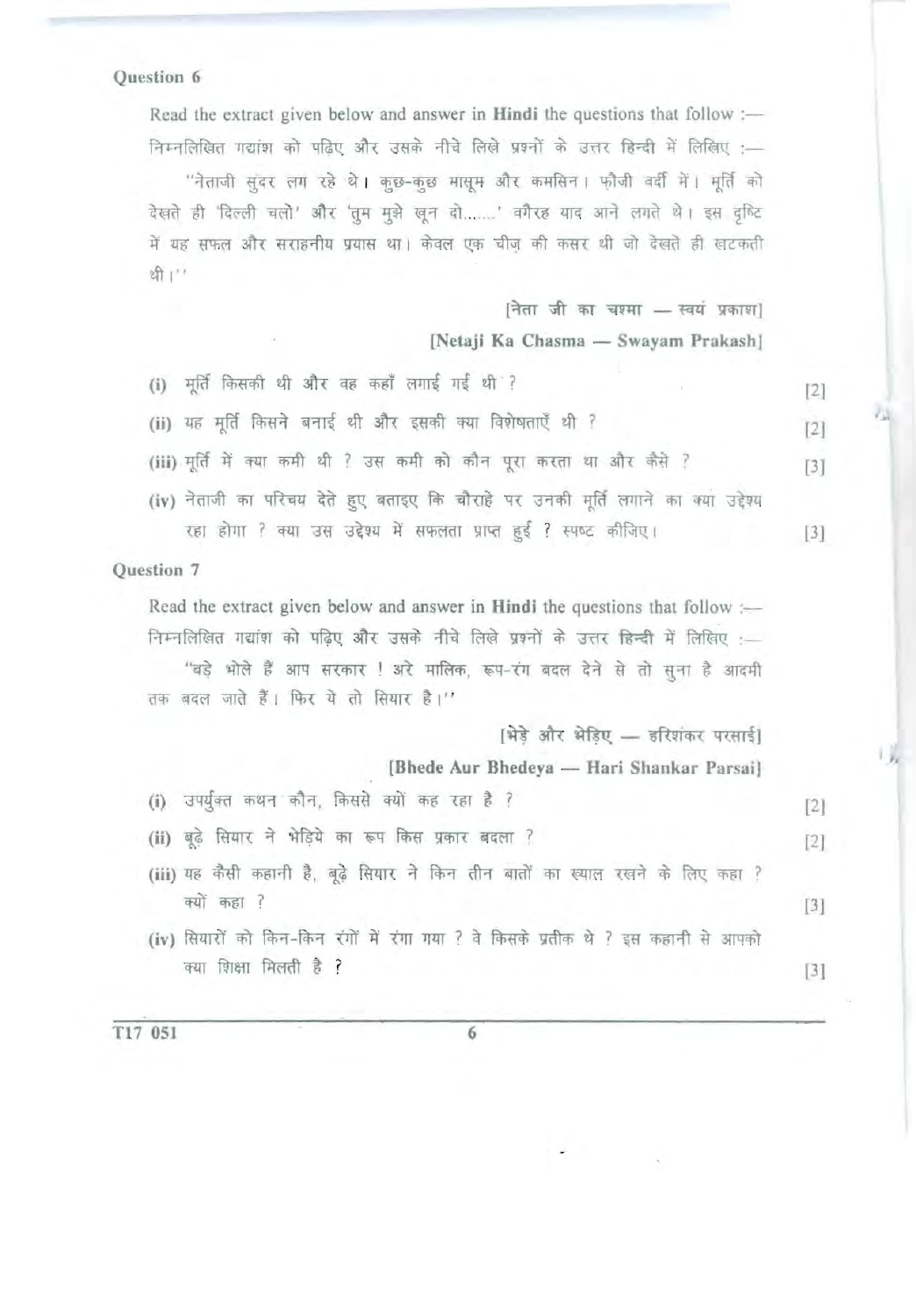# साहित्य सागर – पदय भाग

(Sahitya Sagar — Poems)

## Question 8

Read the extract given below and answer in Hindi the questions that follow :-निम्नलिखित पद्यांश को पढिए और उसके नीचे लिखे प्रश्नों के उत्तर **हिन्दी** में लिखिए :— "मेघ आए बड़े बन-ठन के. सँवर के आगे-आगे नाचती-गाती बयार चली, दरवाजे-खिडकियाँ खुलने लगी गली-गली, पाहुन ज्यों आये हों, गाँव में शहर के ! मेघ आए बड़े बन-ठन के, सँवर के !'' [मेघ आए - सर्वेश्वर दयाल सक्सेना] [Megh Aaye - Sarveshwar Dayal Saxena] (i) मेघ कहाँ आए हुए हैं ? कवि को मेघ देखकर क्या प्रतीत हो रहा है ? [2] (ii) 'बयार' शब्द से आप क्या समझते हैं ? कवि इसके बारे में क्या बताना चाहता है ? [2] (iii) दरवाजे-खिड़कियाँ क्यों खुलने लगी हैं ? किसका स्वागत कहाँ पर किस प्रकार किया जाने लगा है ? कवि के भाव स्पष्ट कीजिये।  $[3]$  $(iv)$  कविता का केन्द्रीय भाव लिखिये। Question 9 Read the extract given below and answer in **Hindi** the questions that follow :-निम्नलिखित पद्यांश को पढ़िए और उसके नीचे लिखे प्रश्नों के उत्तर हिन्दी में लिखिए :-.<br>"गुरु गोविंद दोऊ खड़े काके लागू पायँ।" बलिहारी गुरु आपनो जिन गोविंद दियौ बताय।। जब मैं था तब हरि नहीं, अब हरि हैं मैं नाहि। प्रेम गली अति सॉकरी, तामे दो न समाहि।।  $[$ साखी — कबीर दास] [Sakhi - Kabir Das] (i) कवि किसके बारे में क्या सोच रहे हैं ? <u>[2]</u> (ii) कवि किसके ऊपर न्योछावर (समर्पण) हो जाना चाहते हैं तथा क्यों ? [2] (iii) ईश्वर का वास कहाँ नहीं होता है ? कवि हमें क्या त्यागने की प्रेरणा दे रहें हैं ? कवि का संक्षिप्त परिचय देते हुए बताइए।  $[3]$ (iv) 'सॉकरी' शब्द का क्या अर्थ है ? प्रेम गली से कवि का क्या तात्पर्य है ? उसमें कौन  $\vec{a}$  एक साथ नहीं रह सकते हैं समझाइए।  $[3]$ 

T17 051 7 Turn over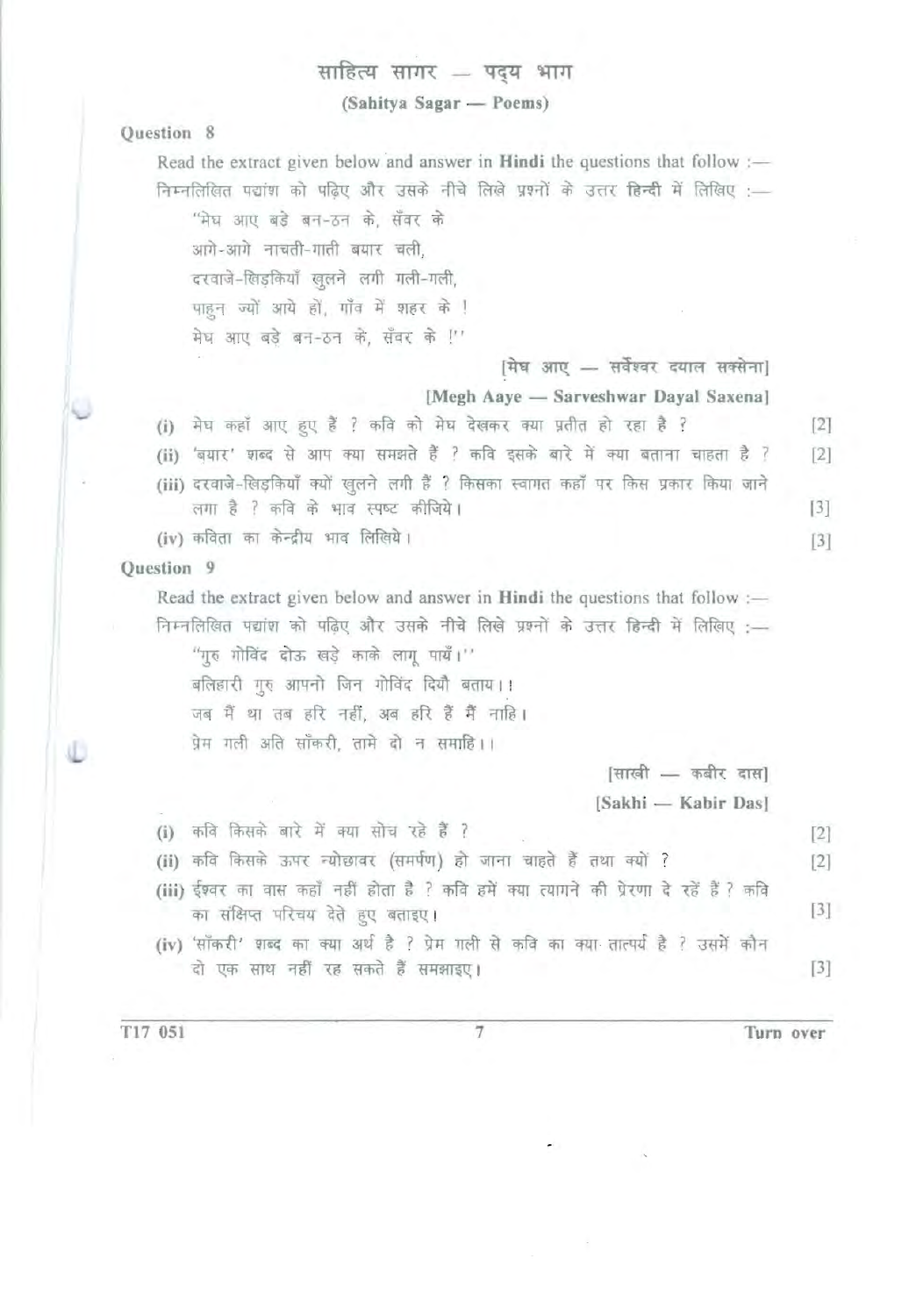Read the extract given below and answer in Hindi the questions that follow :-निम्नलिखित पद्यांश को पढ़िए और उसके नीचे लिखे प्रश्नों के उत्तर हिन्दी में लिखिए :--

सनँगी माता की आवाज रहँगी मरने को तैयार। कभी भी उस वेदी पर देव न होने देंगी अत्याचार।। न होने दूंगी अत्याचार चलो, मैं हों जाऊँ बलिदान मातृ मंदिर से हुई पुकार, चढ़ा दो मुझको, हे भगवान ।।

[मातृ मंदिर की ओर - सुभद्रा कुमारी चौहान] [Matri Mandir Ki Or - Subhadra Kumari Chauhan]

- (i) 'मातृ मंदिर' से क्या तात्पर्य है ? वहाँ से कवयित्री को क्या पुकार सुनाई दे रही है ? [2]
- (ii) कवयित्री अपनी मातृभूमि की रक्षा के लिए क्या करने को तैयार है और क्यों ? [2]
- (iii) मंदिर तक पहुँचने के मार्ग में कवयित्री को किन-किन कठिनाइयों का सामना करना पड़ता  $\frac{1}{6}$  ? [3]
- (iv) प्रस्तुत पद्यांश में कवयित्री की किस भावना को दर्शाया गया है ? वह इस कविता के माध्यम से पाठकों को क्या सन्देश देना चाहती हैं ? बाहर को साथ करने हैं । स्वास्थ्य को साथ करने हैं । स्वास्थ्य को साथ

# नया रास्ता (सुषमा अग्रवाल) (Naya Rasata - Sushma Agarwal)

#### Question 11

Read the extract given below and answer in Hindi the questions that follow :-निम्नलिखित अवतरण को पढ़िए और उसके नीचे लिखे प्रश्नों के उत्तर हिन्दी में लिखिए :-''माँ को लगा, शायद अमित सरिता के रिश्ते को तैयार नहीं है। इसलिए वह बोली'', 'बेटे, व्यवहार का तो किसी का भी पता नहीं है। न सरिता के बारे में ही कुछ कहा जा सकता है और न ही मीनू के बारे में व्यवहार का तो साथ रहने पर ही पता चलता है।'' (i) माँ को कैसे पता चलता है कि अमित सरिता के रिश्ते के लिए तैयार नहीं हैं ? [2] (ii) अमित के पिता मायाराम जी सरिता के रिश्ते को क्यों नहीं स्वीकार करना चाहते हैं ? [2] (iii) अमित और सरिता का रिश्ता तय होने के लिए माँ किसको और क्यों उकसाती है ?  $m$  की ऐसी धारणा से उनके स्वभाव के बारे में क्या पता चलता है ? समझाकर लिखिये। [3]

(iv) शादी के विषय में समाज की क्या परम्परा है ? आप इससे कहाँ तक सहमत हैं ? स्पष्ट  $[3]$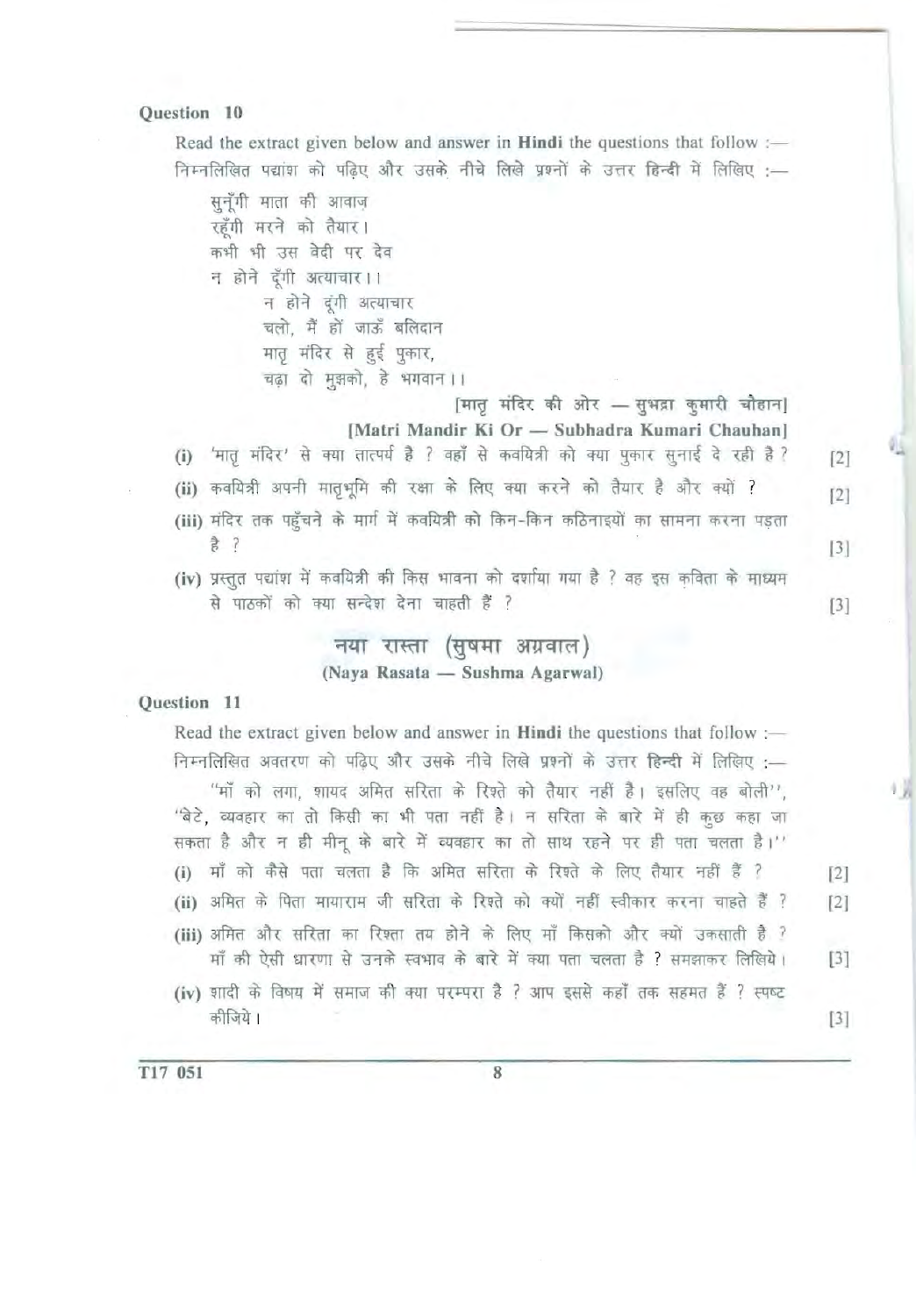Read the extract given below and answer in Hindi the questions that follow : निम्नलिखित अवतरण को पढिए और उसके नीचे लिखे प्रश्नों के उत्तर हिन्दी में लिखिए :-

''मीनू ने अमित के कमरे में प्रवेश किया, तो देखा कि अमित अपने पलंग पर लेटा हुआ है। मीनू को देखकर उन्होंने उसे प्रेमपूर्वक बैठाया। उसे देखकर अमित के मुरझाये चेहरे पर भी ख़शी की लहर दौड़ गई।''

- (i) मीन अमित को देखने कहाँ गई थी ? जाते समय वह मन में क्या सोच रही थी ? [2]
- (ii) कमरे में प्रवेश करते ही उसने क्या देखा ? अमित की माँ ने मीनू से क्या पूछा ? उसने  $\frac{1}{12}$   $\frac{1}{12}$   $\frac{1}{12}$   $\frac{1}{12}$   $\frac{1}{12}$   $\frac{1}{12}$   $\frac{1}{12}$   $\frac{1}{12}$   $\frac{1}{12}$   $\frac{1}{12}$   $\frac{1}{12}$   $\frac{1}{12}$   $\frac{1}{12}$   $\frac{1}{12}$   $\frac{1}{12}$   $\frac{1}{12}$   $\frac{1}{12}$   $\frac{1}{12}$   $\frac{1}{12}$   $\frac{1}{12}$
- (iii) मीन के वकालत पास करने पर अमित की माँ को विशेष ख़शी क्यों हो रही थी ? क्या उन्हें अपनी गलती का अहसास हो गया था ? तर्कपूर्ण उत्तर दीजिये।  $[3]$
- (iv) मीनू के हृदय में बचपन से ही किसके प्रति दया की भावना थी ? वह उनकी किस प्रकार सहायता करने का निश्चय कर रही है ?

#### Question 13

Read the extract given below and answer in **Hindi** the questions that follow :— निम्नलिखित अवतरण को पढ़िए और उसके नीचे लिखे प्रश्नों के उत्तर हिन्दी में लिखिए :-

अमित का नाम सूनते ही दरवाजे की ओर पीठ किए बैठी मीनू ने मुड़कर देखा तो वह आश्चर्यचकित रह गई। मीनू जब भी अमित को देखती, उसके मन में अजीब सी घृणा उत्पन्न हो जाती। अमित व उसके सभी मित्र वहाँ आ चुके थे परन्तु मीनू अभी भी सोच में डूबी हुई थी।

(i) मीनू इस समय कहाँ थी ? वहाँ अमित से उसकी कैसे मुलाकात हो गई ? [2] (ii) मीनू और अमित के बीच क्या सम्बन्ध था ? वह उससे घृणा क्यों करती थी ? [2] (iii) उसे वहाँ किस सच्चाई का पता चला ? उन बातों का उसपर क्या प्रभाव पड़ा ? [3] (iv) "मीनू परिस्थितियों से हार मानने वाली कोई साधारण नारी नहीं थी" - स्पष्ट कीजिए कि उसने अपने जीवन को कैसे नई दिशा दी ? बिकार को बात है कि साथ कर कर कर किया है कि अपने कार्य कर कर किया है कि

 $[3]$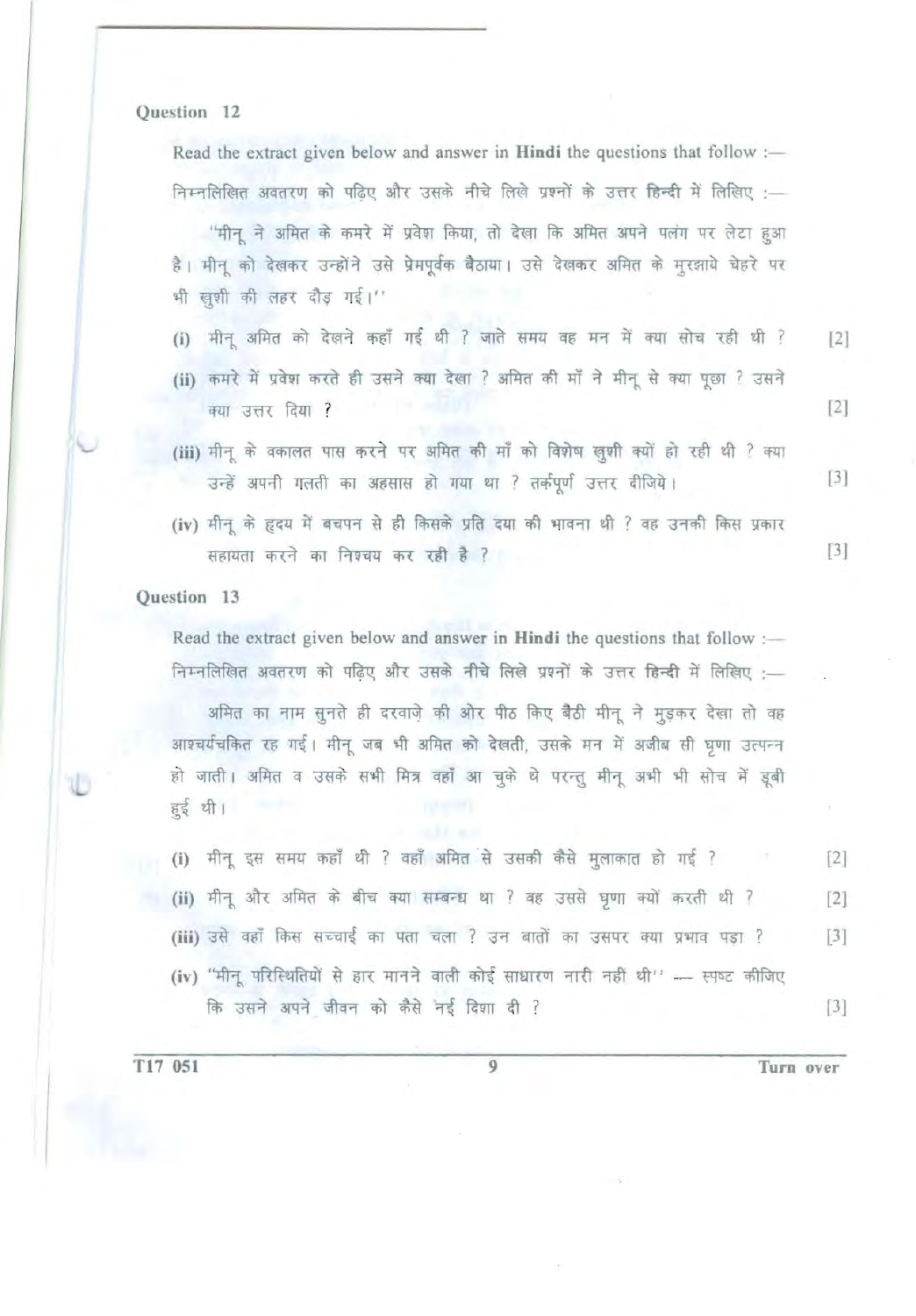# एकांकी संचय [Ekanki Sanchay]

Question 14

Read the extract given below and answer in **Hindi** the questions that follow :-निम्नलिखित अवतरण को पढिए और उसके नीचे लिखे प्रश्नों के उत्तर हिन्दी में लिखिए :-''दहेज देना तो दर, बारात की खातिर भी ठीक से नहीं की गई। मेरे नाम पर जो धब्बा लगा, मेरी शान में जो ठेस पहुँची, भरी बिरादरी में जो हँसी हुई, उस करारी चोट का घाव आज भी हरा है। जाओ, कह देना अपनी माँ से कि अगर बेटी को विदा कराना चाहती है तो पहले उस घाव के लिए मरहम भेजे।'' |बह की विदा - विनोद रस्तोगी| [Bahu Ki Vida - Vinod Rastogi] (i) प्रस्तुत कथन किसने, किससे कहा ? सन्दर्भ सहित उत्तर लिखिए। [2]

(ii) 'मरहम' का क्या अर्थ है ? यहाँ मरहम से क्या तात्पर्य है ? स्पष्ट कीजिए। [2]

- (iii) वक्ता के चरित्र की विशेषताएँ लिखिए।  $[3]$
- (iv) प्रस्तुत एकांकी में किस समस्या को उठाया गया है ? उस समस्या को दूर करने के लिए क्या-क्या कदम उठाए जा रहे हैं ? अपने विचार दीजिए।

#### Question 15

Read the extract given below and answer in Hindi the questions that follow :-निम्नलिखित अवतरण को पढिए और उसके नीचे लिखे प्रश्नों के उत्तर हिन्दी में लिखिए :--

'प्राण जाएँ पर वचन न जाएँ' - यह हमारे जीवन का मुलमंत्र है। जो तीर तरकश से निकलकर कमान से छूट गया, उसे बीच में लौटाया नहीं जा सकता। मेरी प्रतिज्ञा कठिनाई से पूरी होगी, यह मैं जानता हूँ और इस बात की हाल के युद्ध में पुष्टि भी हो चुकी है कि हाड़ा जाति वीरता में हम लोगों से किसी प्रकार हीन नहीं है।''

 $[$ मातभूमि का मान - हरिकृष्ण 'प्रेमी'  $|$ 

[Matri Bhoomi Ka Man - Hari Krishna 'Premi']

- (i) उपरोक्त कथन के वक्ता और श्रोता का संक्षिप्त परिचय दीजिए। [2]
- (ii) वक्ता ने क्या प्रतिज्ञा ली थी ? कारण सहित लिखिए। <a>
- (iii) हाडा वंश के राजा कौन थे ? हाडा लोगों की क्या विशेषताएँ थीं ? उनपर प्रकाश  $[3]$
- (iv) 'प्राण जाएँ पर वचन न जाएँ'  $-$  इस कहावत का क्या अर्थ है ? एकांकी के सन्दर्भ  $\widetilde{H}$  समझाइए।  $[3]$

 $T17$  051  $10$